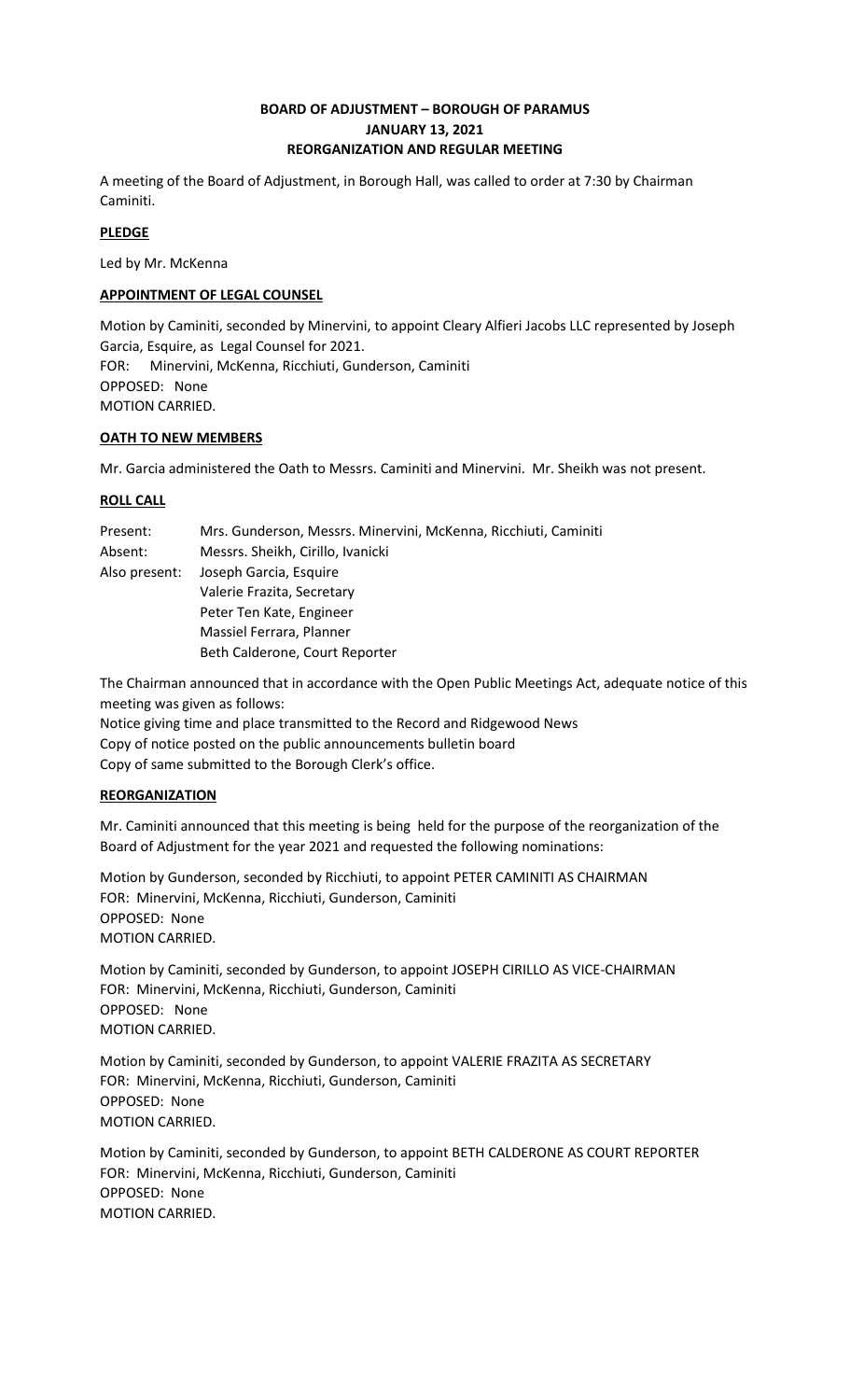Motion by Gunderson, seconded by Caminiti, to appoint BOSWELL MCCLAVE AS BOARD ENGINEER FOR: Minervini, McKenna, Ricchiuti, Gunderson, Caminiti OPPOSED: None MOTION CARRIED.

Motion by Caminiti, seconded by Gunderson, to appoint REMINGTON VERNICK AS BOARD PLANNER FOR: Minervini, McKenna, Ricchiuti, Gunderson, Caminiti OPPOSED: None MOTION CARRIED.

Motion by Ricchiuti, seconded by Minervini, to approve the TIME AND PLACE FOR: Minervini, McKenna, Ricchiuti, Gunderson, Caminiti OPPOSED: None MOTION CARRIED.

Motion by Ricchiuti, seconded by Minervini, to approve ORDER OF BUSINESS FOR: Minervini, McKenna, Ricchiuti, Gunderson, Caminiti OPPOSED: None MOTION CARRIED.

Mr. Caminiti announced that the Reorganization portion of the meeting was closed.

### **PUBLIC HEARINGS: Commercial**

Docket No. 7146 Think Enterprise, Inc. No. 7146 Block 2701 Lot 12 2008 2009 12:30 12:30 148 Spring Valley Road Construct addition to existing building for school.

Carmine Alampi, Esquire, representing applicant

Mr. Alampi advised Board that applicant relocating business from Kumon on Forest Avenue – site is R-100 zone – area of high school, jr. high school, baseball field, etc. – presently existing non-conforming use as a nursery – property included in redevelopment by M/C – improving property – have 300 feet of environmentally sensitive area – feel application makes sense – classes will be held afternoon and evenings.

Harpreet Kaur, instructor and manager – Daljeet Singh, owner - school has operated for 13 years, 11 in Paramus – classes two days a week, Tuesday and Friday – children dropped off – sessions 45 minutes to an hour – under contract to purchase property – approximately 200 students – students can come any time – nothing happens when no students on site – not one on one, two instructors – approximately 20 students per session.

Mr. Singh said assignments are pre-done by computer – no schedule – half hour worth of work.

Louis, 141 Lucky Hollow Drive, questioned parking.

Daniel LaMothe, Engineer. A-1 (colored site) Described site – proposing addition to existing – clean and repave parking lot – retention system will drain to strip on side – 24 parking spaces with turn-around – SW two-way drive – north side one-way drive to remain.

Mr. McKenna questioned fencing

In reply to Mrs. Gunderson, witness felt would be no affect with school hours. Mr. Caminiti added that high school traffic gone by 3:00.

Mr. Ten Kate questioned rear yard.

Nebab, 149 Lucky Hollow Drive, questioned leaving trees in rear, traffic on Lucky Hollow, no left and right turns.

Anthony Iovino, architect. A-2 (mini architectural plan) Witness described plan – addition to existing building, 1800 SF – 1200 SF addition – large learning center area, small office, bathroom and small kitchen – no bulk variances required – maintaining ridge line of existing – new windows – set far back from street – will be a light only at exit – have existing non-conforming sign, 2 x 8 – limited hours of operation for school.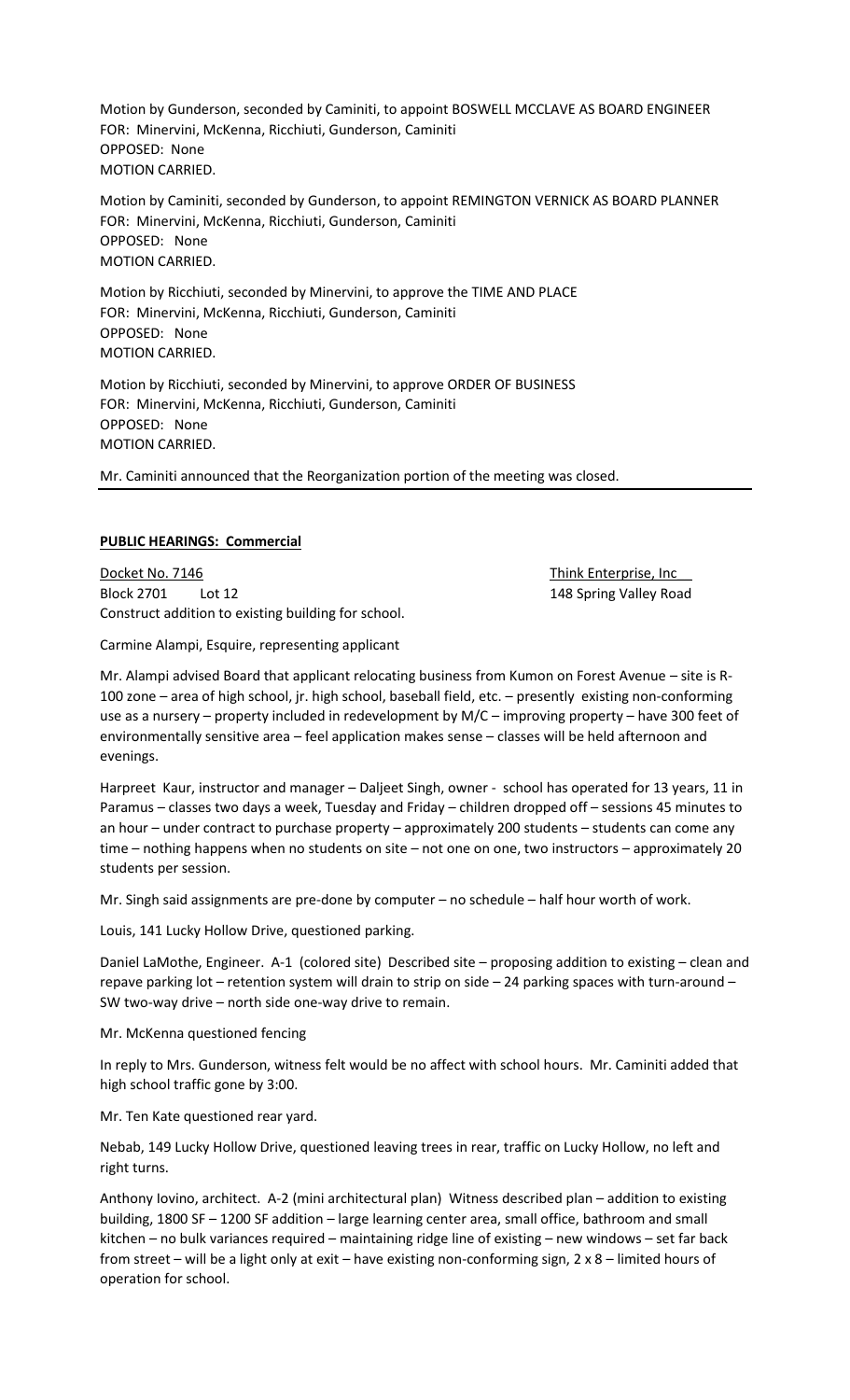In reply to Mr. Caminiti, witness said office and storage would contain office supplies, no flammables – kitchen would have microwave, etc. – dumpster in back corner – will stipulate no early pick up.

In reply to Mr. Ten Kate, he answered that sign would be same colors as existing.

Michael Pessolano, Planner. A-3 (1-5sheet plan) Described plan – big improvement over existing – use not permitted in zone – discussed special reasons – feel particularly suited to site – no problem maintaining 50 foot drive – no substantial impairment, no public or safety concern.

Ms. Ferrara felt was improvement – irregular lot – no impact on neighborhood.

Mrs. Gunderson questioned if had given thought to use of property if no return. Mr. Alampi replied that would have to come back to Board. Mr. Singh said that did not see any reason not to go forward.

Mr. Caminiti said are familiar with traffic flow – fits theme of area – high growth industry – prep classes are increasingly important now – feel no issues – stipulate that sign must be revisited by signage officer.

Mrs. Gunderson said was great application – campus setting – huge improvement.

Mr. Ricchiuti agreed but questioned location of utility pole.

Motion by Caminiti, seconded by Gunderson, to APPROVE application FOR: Minervini, McKenna, Ricchiuti, Gunderson, Caminiti OPPOSED: None MOTION CARRIED.

#### **NEW BUSINESS: Resolutions**

Docket No 7136 – Akdimir - Denial Motion by Ricchiuti, seconded by Caminiti to approve FOR: McKenna, Ricchiuti, Gunderson, Caminiti MOTION CARRIED.

Docket No. 7143 – Peros/Biagios Motion by Caminiti, seconded by Ricchiuti, to approve FOR: McKenna, Ricchiuti, Gunderson, Caminiti OPPOSED: None MOTION CARRIED.

Docket No. 6096 – Laganella Properties Motion by Caminiti, seconded by Gunderson to approve FOR: Ricchiuti, Gunderson, Caminiti OPPOSED: None MOTION CARRIED.

Docket No. 7117 – Laganella Properties Motion by Caminiti, seconded by Gunderson to approve FOR: Ricchiuti, Gunderson, Caminiti OPPOSED: None MOTION CARRIED.

#### **NEW BUSINESS: Minutes**

Motion by Caminiti, seconded by Gunderson, to approve Minutes December 10 2020 FOR: Ricchiuti, Gunderson, Caminiti OPPOSED: None MOTION CARRIED.

#### **ADJOURNMENT**

There being no further business to come before the Board it was moved by Mr. Ricchiuti, seconded by Mrs. Gunderson, that the meeting stand adjourned. Meeting adjourned 9:30.

Respectfully submitted:

Valerie Frazita, Board Secretary